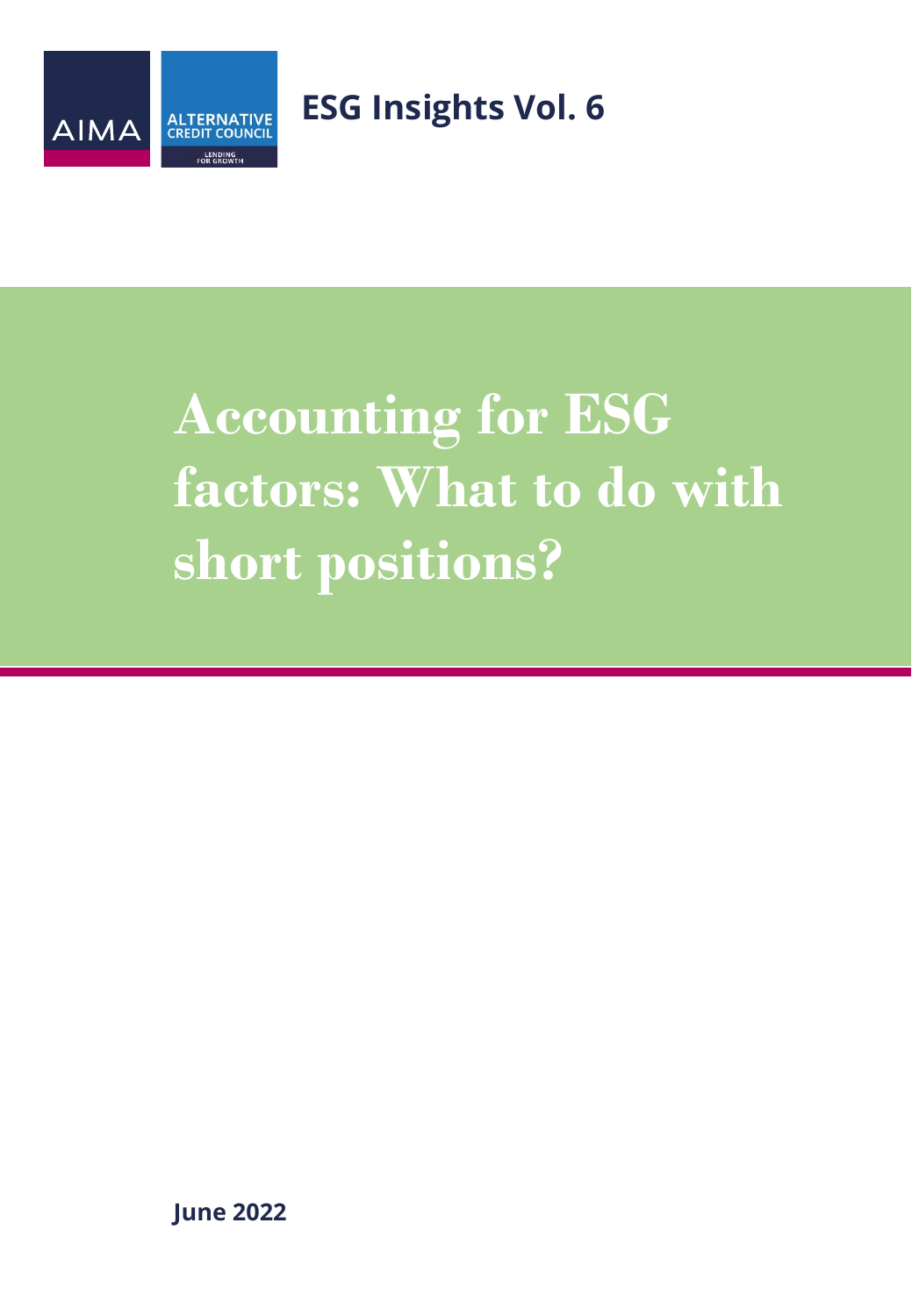# **1. Introduction**

There is strong consensus within the investment management industry that hedge funds – given their sophistication and the range of responsible investment tools at their disposal – can be agents for real-world change and should have a prominent voice in the debate about how to transition to a more sustainable world.

However, standard setters all too often approach their work with a focus on responsible investment tools and techniques associated with buy and hold equities investing. We believe that rules and standards can only be effective if they accommodate a range of investment strategies and techniques, including those employed by alternative investment managers.

AIMA has [previously](https://www.aima.org/asset/8EAC1E4B-E7D1-42C0-BAEBDF4A3BC8540A/) explored how short selling in particular can be an excellent tool for achieving two common goals of contemporary responsible investment: mitigating undesired ESG risks, and, when taken in aggregate, creating an economic impact by influencing the nature of capital flows through 'active' investing.

In our prior work, we used the example of carbon footprinting to illustrate how investment managers could use short selling to limit their exposure to carbon risks. We also acknowledged that investors might be interested in the carbon footprint of a portfolio not just for the sake of gauging its carbon risk, but also to measure the degree to which it is funding carbon emissions. We suggested that managers would need to determine a way of communicating the fact that they may be providing funding to carbon emissions with their long positions, while arguably increasing the cost of equity capital for other carbon emitters through their short positions.

The debate continues about what approach to investor reporting would best achieve this. This note revisits the topic to highlight areas of industry consensus and areas of ongoing discussion, focusing on the treatment of short positions. The Annex to the note provides further information regarding the mechanics of short selling.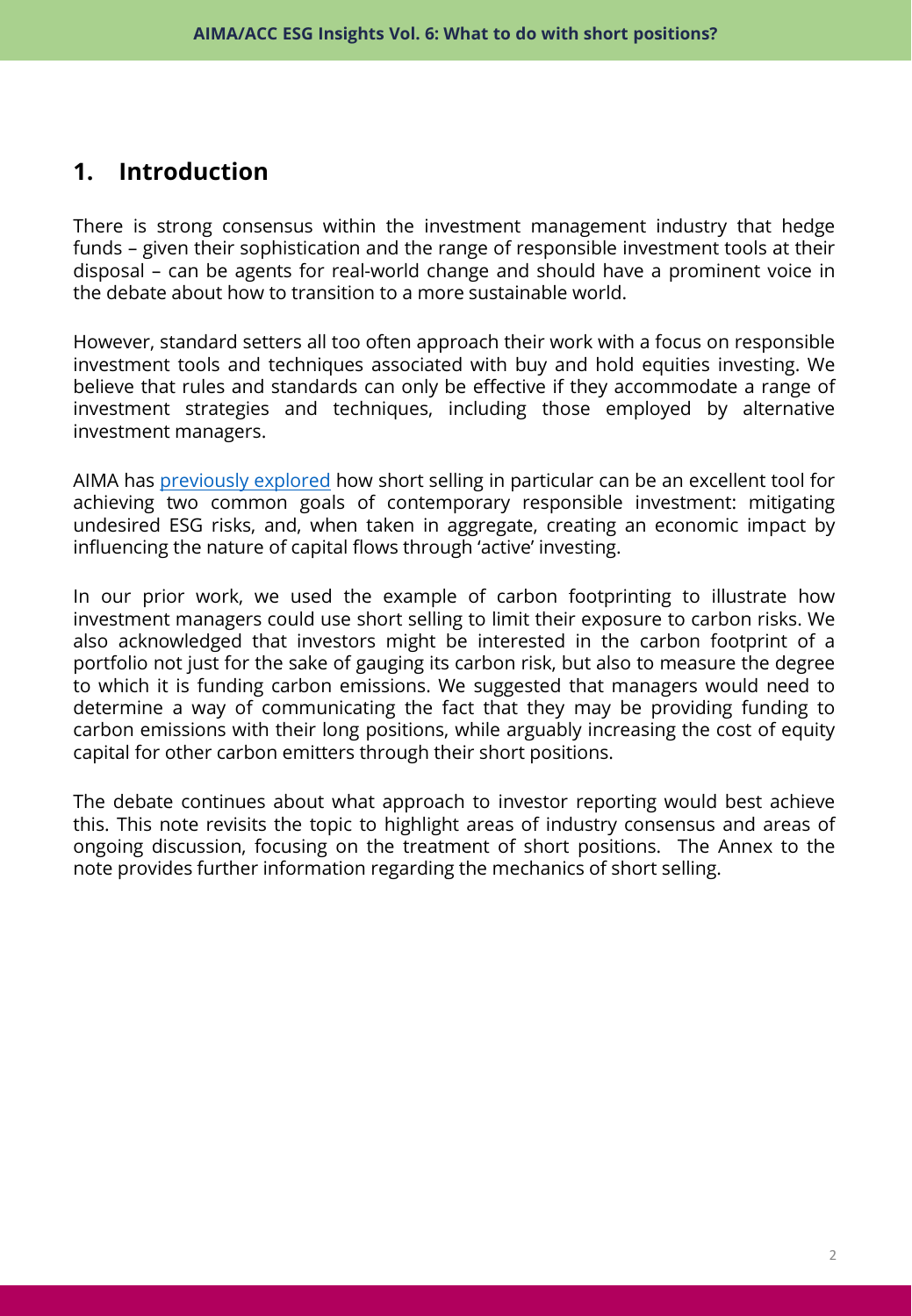# **2. Key issues when accounting for short positions**

The following represent the key points that tend to underpin industry discussions of short selling and responsible investment:

- i. There is a broad acknowledgement within the hedge fund industry that **the goal associated with reporting on ESG factors can vary**. In particular, reporting might seek to present: (1) exposure to financially material risks or opportunities; or (2) the real-world impact associated with portfolio-level positions. This distinction is sometimes referred to as single versus double materiality, particularly in the European context. The focus for individual investment managers will reflect the preferences and needs of the underlying investors in the funds they manage, but there is general agreement that both are important.
- ii. Any **formal reporting approach for ESG factors needs to respond to these different underlying drivers.** This holds for both regulatory and industry frameworks and leads to challenges in terms of determining the best way to deal with particular types of exposures – including short positions and derivatives – given the different needs that reporting serves. As noted above, too often these points are neglected by standard-setters and our members emphasise the importance of taking a considered approach to the design of reporting frameworks to ensure that they accommodate a range of investment strategies.
- iii. There is a **strong industry consensus that disclosure to investors of both long and short exposures to ESG risks is important**, enabling investors to decide how to analyse the information that is presented to them. This may well suit investors that have allocations to multiple managers, allowing for more sophisticated review of ESG exposures.
- iv. There is a **strong industry consensus that short positions have the ability to drive change in the underlying economy** – i.e. achieve impact. Attributing impact to short selling can be challenging, particularly where issuer cost of capital is used to measure impact, but this same challenge exists for investing in general and for other elements of responsible investment. Firms have generally found that investors are open to discussing in a nuanced way the positive contribution of short selling to managing ESG risk and achieving impact.
- **v. Views differ on how to deal with shorts in the context of reporting on portfolio emissions in the context of net zero alignment**. There is broad agreement that this in an important point to address – while allowing sufficient time for industry debate and consensus-building – given the increasing focus by investors on the externalities associated with their investments.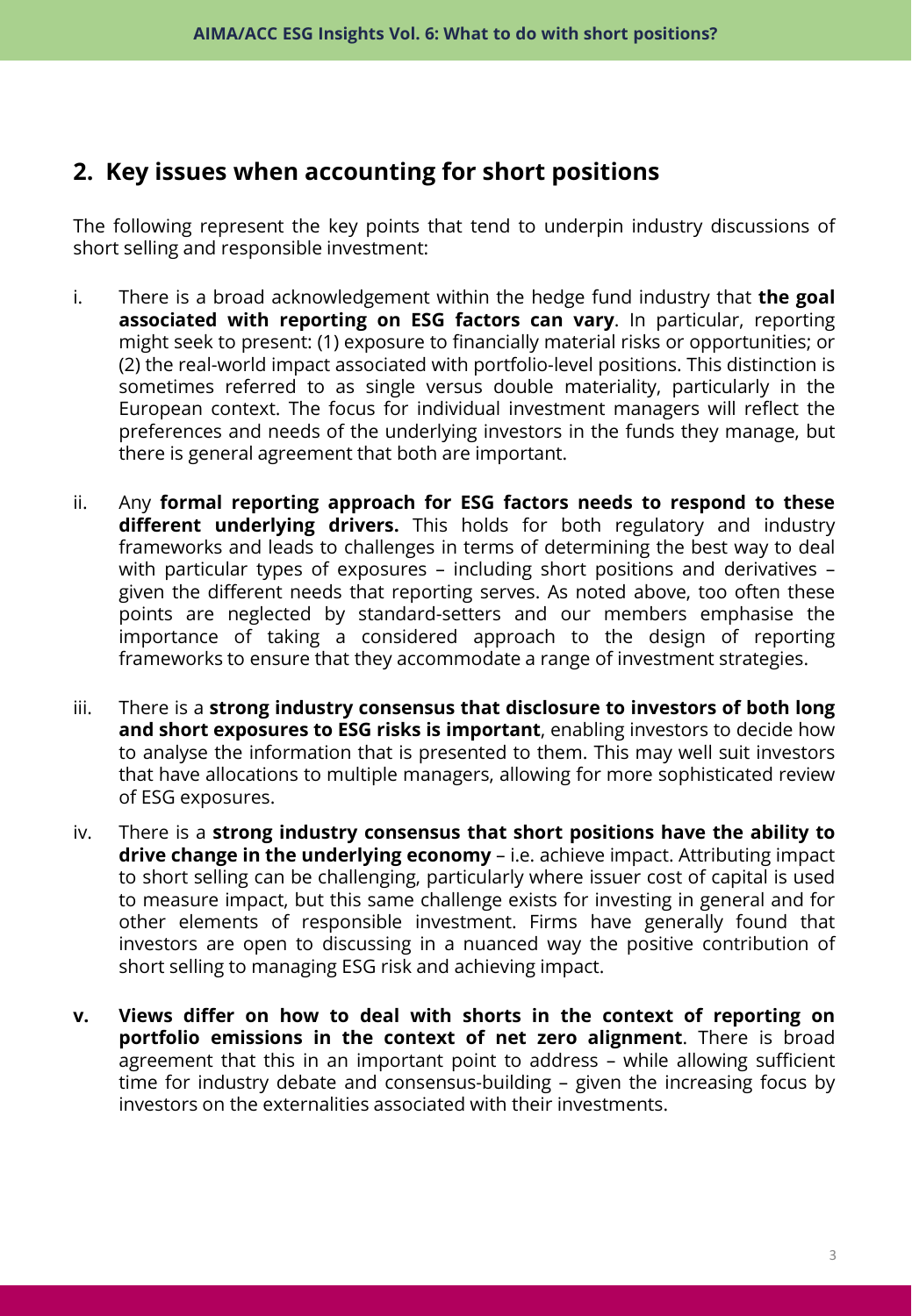# **3. Ongoing standard-setting discussions**

Many standard setters are actively considering how to deal with short positions from the perspective of ESG reporting. Notable examples are highlighted below:

### • **November 2021: FCA [Discussion](https://www.fca.org.uk/publication/discussion/dp21-4.pdf) Paper DP21/4: "Sustainability Disclosure Requirements (SDR) and investment labels"**

The FCA notes that the debate over the role of derivatives in ESG investing is ongoing. It highlights the fact that certain ESG derivatives are being launched where the payoff or the underlying reflect certain sustainability-related performance criteria or characteristics. By contrast, others might consider 'traditional' derivatives to be more appropriate for managing sustainability-related risks. The FCA encourages stakeholders to provide feedback on whether the use of derivatives in pursuing sustainability strategies should have a bearing on the classification of relevant investment products. Similarly, the FCA invites views on the use of shortselling strategies in sustainable investing, both to mitigate risks and to achieve sustainability-related goals.

## • **April 2022: MSCI ESG Research: Reporting in [Long-Short](https://www.msci.com/www/research-paper/long-short-esg-investing-best/03136460396) Portfolios**

MSCI ESG Research draws on consultation with owners and managers of long-short portfolios to recommend best practices for fund-level ESG and climate reporting. MSCI's analysis concludes that:

- o Reporting just net ESG and climate metrics for long-short portfolios potentially conflates, and may obscure, investors' intent, impact, ownership and risk management.
- o Investors may therefore wish to separate the ESG and climate disclosures for the long and short portions of their portfolios, to be as transparent as possible.
- o In theory, it is possible to create ESG risk-neutral strategies, but the involvement, impact and emission attributes of such strategies would not be considered as neutral in the real-world sense.
- o Reporting for ESG and climate transparency should be treated differently from reporting for ESG and climate risk exposure, but both are important requirements.
- $\circ$  There is limited evidence that shorting is similar to or a better tool than divestment, for ESG purposes. MSCI research suggests that, on average, stocks with high short-selling demand have not had a higher cost of capital, and so short selling has had limited influence on companies' management to adopt ESG and climate-related best practices.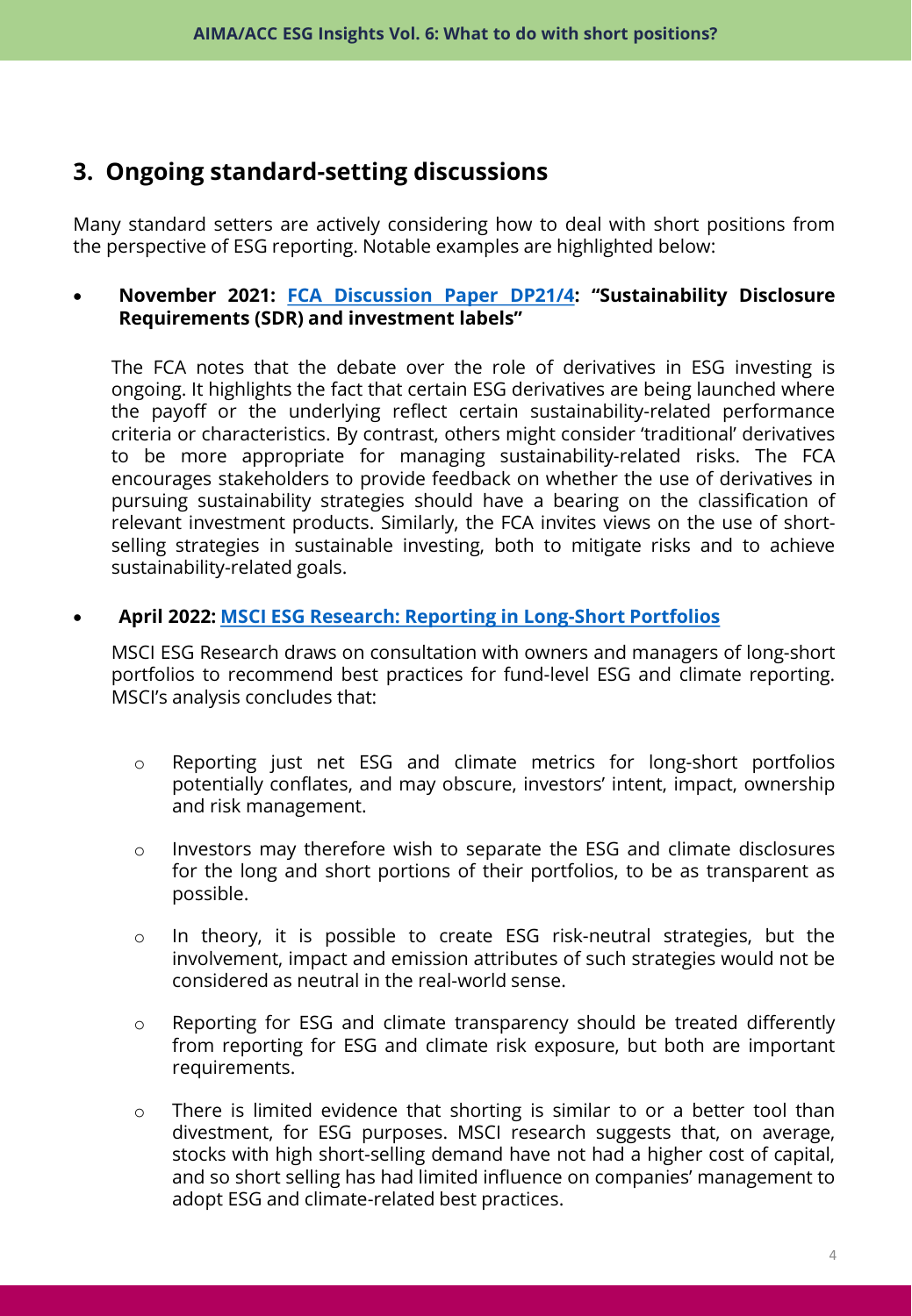#### • **May 2022: Institutional Investors Group on Climate Change (IIGCC) Discussion Paper on [Derivatives](https://www.iigcc.org/resource/net-zero-investment-framework-implementation-guide/) and Hedge Funds**

IIGCC has published a discussion paper to address the challenges raised when considering incorporating derivatives and hedge funds into the Net Zero Investment Framework. The discussion document sets out the analytical issues to be considered when incorporating derivatives and hedge funds into the Framework in a way that is germane to all investors. Consistent with the approach for other parts of the Framework, the intention is for the recommendations to be practical, setting out steps that investors can take now. The paper considers how investors' strategies towards net zero can be enhanced through the use of derivatives as well as discussing possible solutions to the challenges of reporting. It also offers potential recommendations for how hedge funds could approach setting net zero targets and how multi-asset portfolios can incorporate allocations to hedge funds into existing net zero commitments.

## **4. How to deal with short positions in the context of net zero alignment**

As noted above, AIMA members have different perspectives on how to report on carbon exposures for the purposes of assessing the degree to which a portfolio aligns with a net zero commitment. The following represent the two distinct approaches that firms tend to adhere to.

*Arguments in favour of an approach that includes only long exposures to carbon emissions in the context of net zero alignment*

- Tackling the climate emergency requires action by investors to reduce carbon emissions in the underlying economy; reporting of long-only exposure to carbon emissions provides the clearest view of the real-world emissions that will need to be eliminated in order to achieve net zero.
- Any netting of short positions in this context could suggest that short positions can be equated with carbon offsets; it is generally agreed that this should not be the case.
- Netting of short positions is more appropriate in the context of financial de-risking, rather than in the context of reporting on a fund's exposure to real-world emissions.
- Arguing in favour of netting of short carbon exposures could be perceived as being motivated by self-interest rather than the desire to make a meaningful contribution to transition in the underlying the economy; this could lead to the perspective of alternative investment managers being side-lined in future ESG discussions.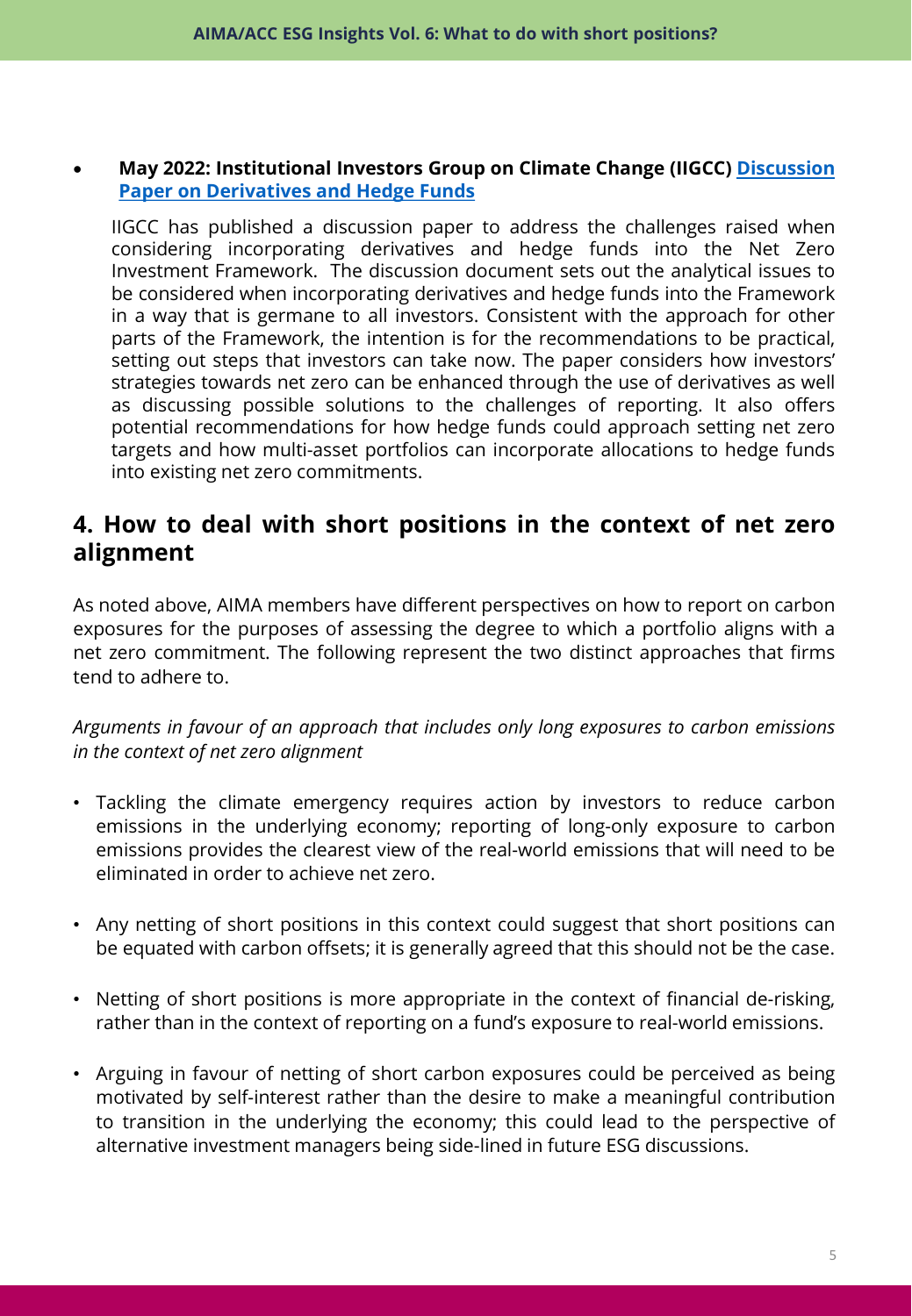*Arguments in favour of an approach that permits a degree of netting for short exposures to carbon emissions in the context of net zero alignment*

- Reporting only long carbon exposures associated with physical and derivatives holdings leads to a fundamental disconnect between the real-world carbon footprint of a company and the sum of all individual reporting of "owned carbon emissions", given that short positions only exist by virtue of corresponding longs. This would put investors in a worse position in terms of being able to properly aggregate exposures across different portfolios, whilst exaggerating the carbon intensity of certain hedge fund strategies.
- A more sophisticated approach to carbon accounting would instead focus on the investor's willingness to allocate capital to carbon, taking into account both short and long positions and derivatives (while factoring in the delta of the derivative relative to the underlying).
- It is generally understood that short selling has the potential to prompt change on the part of issuers by virtue of its cost of capital impact, indicating that short positions should be accounted for in the context of reporting on carbon exposure.
- Arguing for more sophisticated carbon accounting is not to suggest that short positions are equivalent to carbon offsets and the two concepts should not be confused.

Whichever approach a manager ascribes to, it is important to ensure that the way in which it reports to end investors provides sufficient detail about the methodology used and any relevant limitations. As noted above, the approach taken ultimately needs to reflect the preferences and needs of investors.

We also acknowledge, in the context of efforts to develop more universal approaches to reporting, that these views are not easily reconciled. However, we believe that ongoing dialogue between industry participants is important in order to ensure that different perspectives are raised and discussed. Without constructive engagement of this nature, it is less likely that standard setters will be able to arrive at an approach to reporting that has full industry buy-in, leading to a suboptimal outcome for investors.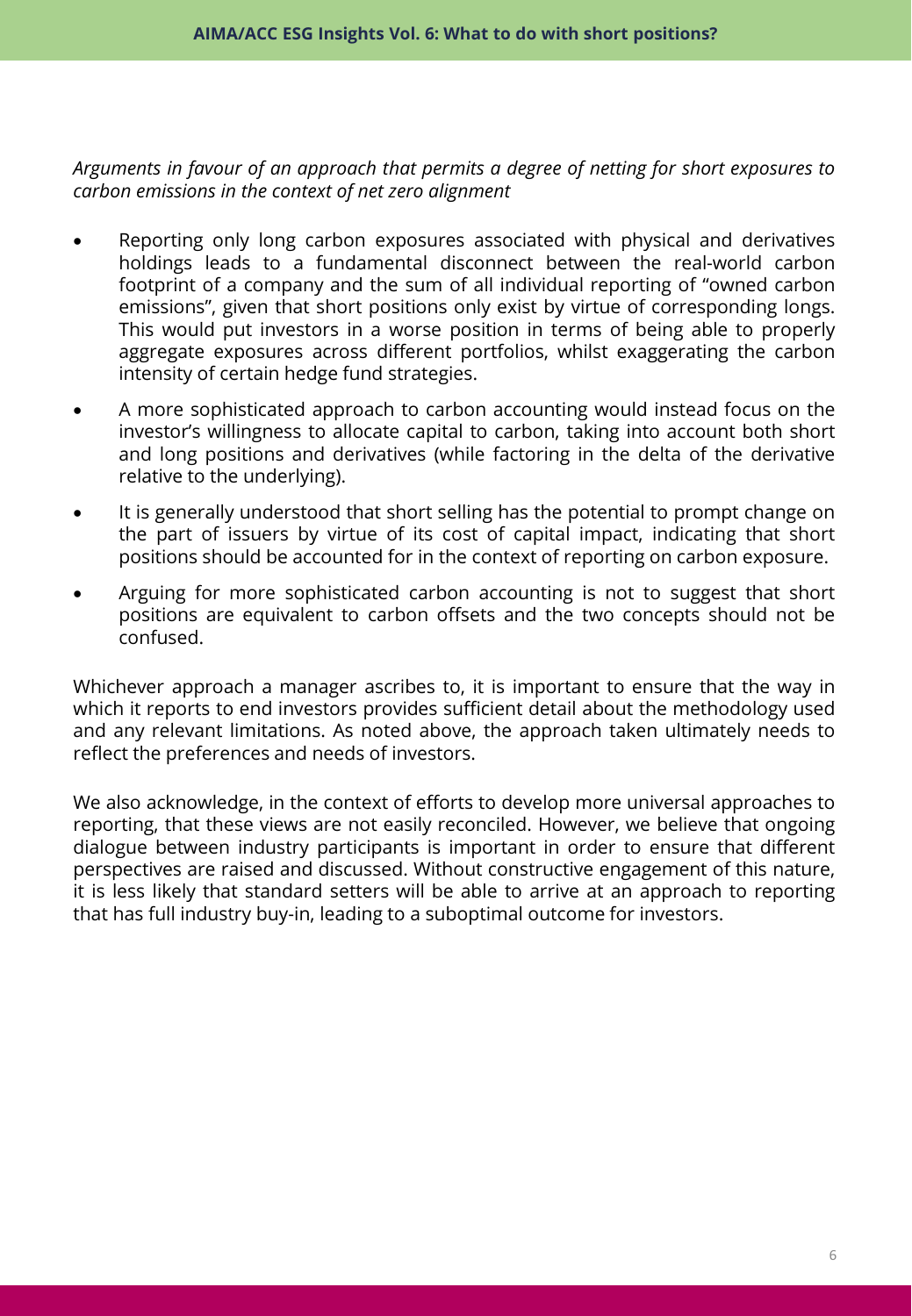## **Annex: The mechanics of short selling**

In simplistic terms, short selling is the act of borrowing an asset and selling it to a third party, with the intention of buying the asset back once its price has decreased. The difference between the higher price at which the asset is initially sold and the lower price at which it is repurchased and returned to the lender—minus the fees paid to borrow the asset—represents the profit of the investor doing the short selling.

The most widespread use of short selling is to mitigate losses, sacrificing potential returns in order to do so. The risk-mitigating (or 'hedging') potential of short selling was pioneered by Alfred Winslow Jones in the 1950s. By combining long positions and short positions, Jones realised that he could limit the risk to his portfolio. His fund was thus 'hedged' against risk, and the first hedge fund was born. By hedging, hedge fund managers can choose the risk they take: they can ensure that the major risks to their portfolios are idiosyncratic, rather than driven by the general movement of the markets. For instance, in a long-biased hedged portfolio, an investment manager may allocate 60% of its capital to long positions, and 40% to short positions. Their total market exposure is thus only 20% of their capital. In a downturn, an investment manager will suffer losses on their long positions. However, they will generate positive returns on their short positions, thus mitigating their losses. There is, however, a trade-off. When markets are doing well, the short positions an investment manager establishes will generate losses that offset the gains their long positions generate. As such, a hedge portfolio will not capture the entirety of a market upswing. Conceptually, passive short selling can be compared to the act of purchasing insurance. Investment managers will 'pay' during good times by way of not generating the returns they could with a portfolio that was not hedged. This insurance will, however, 'pay out' when markets correct downwards, as the short positions an investment manager has been paying for in good times will limit its losses when markets experience a downturn.

The mechanics involved in short selling involve five principal parties. First, the asset owner. This is the party that owns the asset to be sold short, and from whom it is borrowed. Today asset owners tend to be large investment managers with long (as opposed to short) positions, which are also generally long-term in nature. Such investment managers—often pension schemes or insurance companies—will operate asset lending divisions, tasked with lending their assets and thus generating additional returns. For instance, rather than simply holding an equity and waiting for its value to increase, an asset owner may choose to loan that equity out, thus generating interest on it in addition to any increase in value it may experience. Without asset owners willing to lend their assets short selling would not be possible.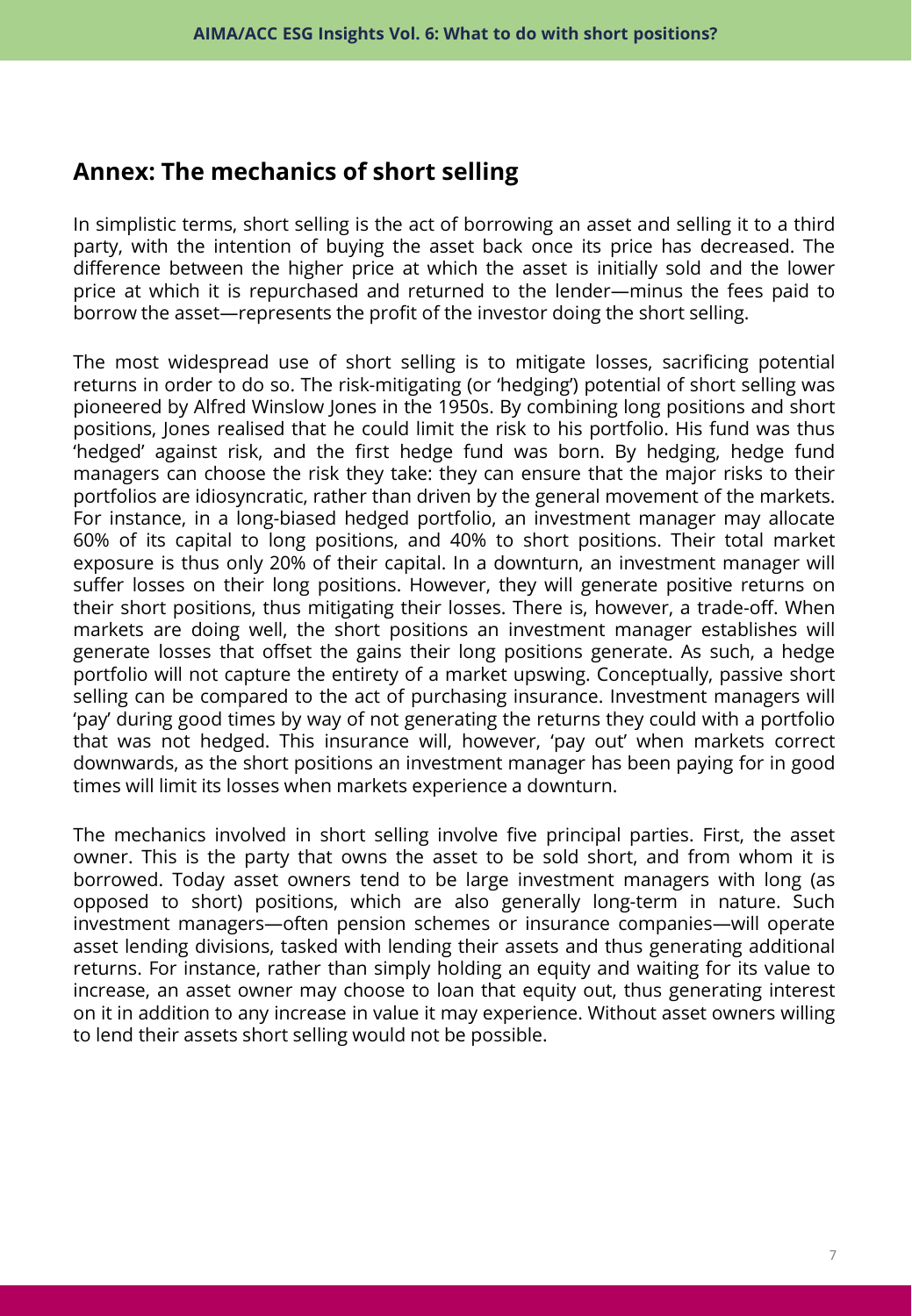Second, the short seller itself. Under most regulatory regimes, short selling can only be performed by specific forms of investment managers. Short selling is generally limited to those investment managers who work for 'professional' investors and is often synonymous with hedge fund managers.

Third, there is the prime broker. This party acts on behalf of the short seller, locating the assets to be sold short for them and providing them with a margin account. Per regulation in the United States of America, for instance, short selling positions must be held through margin accounts, which must hold capital to the sum of at least 150% of the value of the initial transaction (i.e., if one wanted to take a short position of \$10,000 in value, one would need \$15,000 in the margin account). Margin accounts are also subject to 'maintenance margins,' in which the investment manager must maintain a certain percentage of the value of their position with the margin account as collateral.

Fourth, the underlying entity to which the asset being shorted is attached. This party, often a company that has issued the equity or bond being sold short, plays a passive role in the process, but is nonetheless important. As a general rule, companies do not enjoy having their equity or bonds sold short, given that it tends not to be seen as a vote of confidence in one's company.

Finally, there is the asset buyer—the party that buys the asset being sold short. Selling short the equity of a company offers a good example of the typical way short selling works. To begin with, the underlying entity, in this case a company, issues a round of equity, a portion of which is bought by the asset owner. The short seller, after reaching the conclusion that the price of the company's equity will decrease, decides to sell short \$10,000 worth of that equity. The short seller contacts its prime broker, who arranges for an asset owner to lend that amount of equity. The equity is then sold to the asset buyer, generating \$10,000 in revenue for the short seller. The short seller then waits, say, six months, after which the equity has lost 50% of the its value. The short seller then purchases \$5,000 worth of the equity it sold short, before returning it to the asset owner. Assuming the short seller had to pay a monthly fee of \$100 to borrow the equity, their total profit after closing the position would be \$4,400.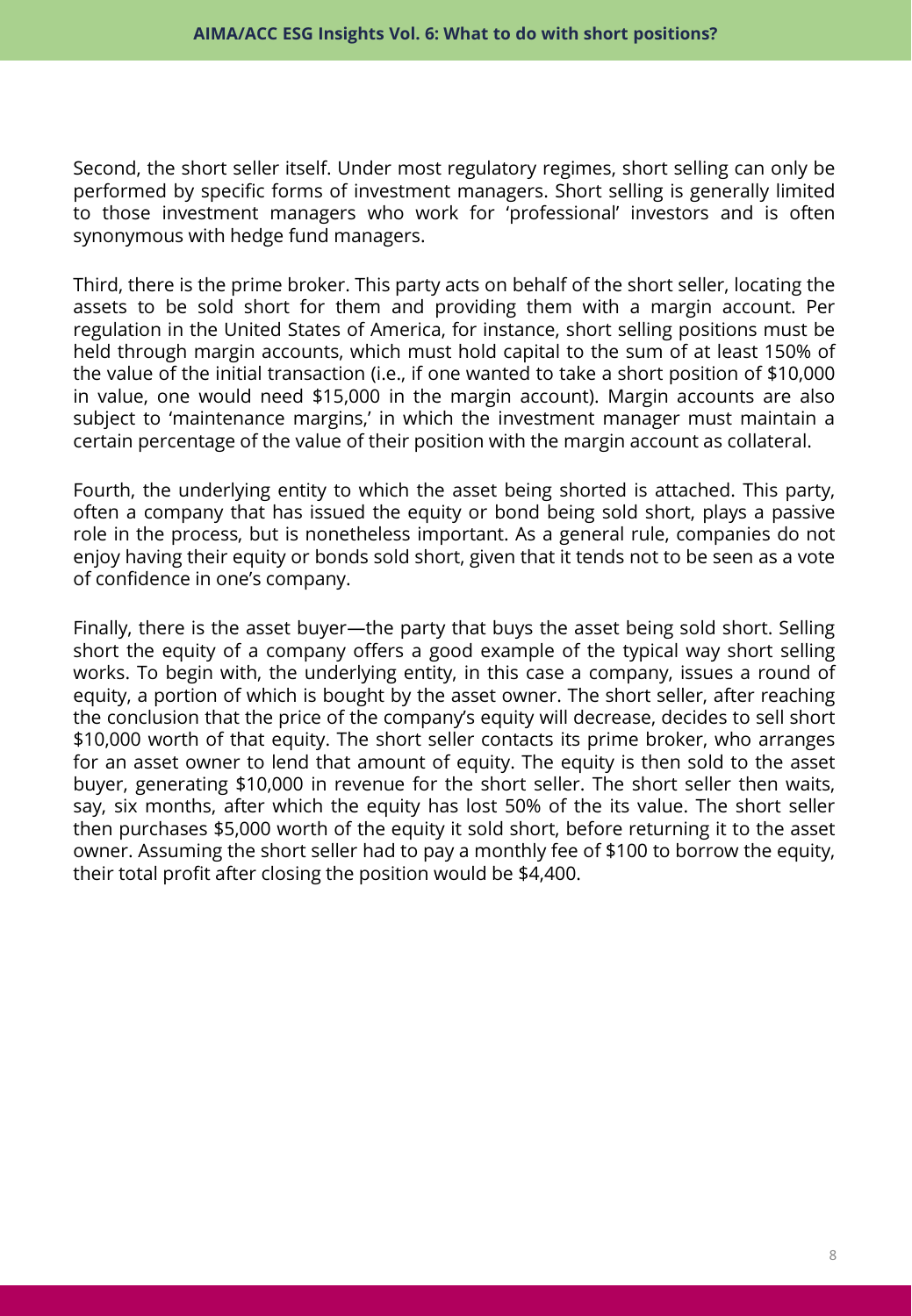#### **Additional resources**

Please visit [www.aima.org](http://www.aima.org/) [to access our past papers on](https://www.aima.org/sound-practices/industry-guides/short-selling-and-responsible-investment.html) [short selling](https://www.aima.org/static/58c1345a-72dd-4a31-a488570249876267/Short-Selling-Guide-May-2020-final.pdf) and on short selling and responsible investment.